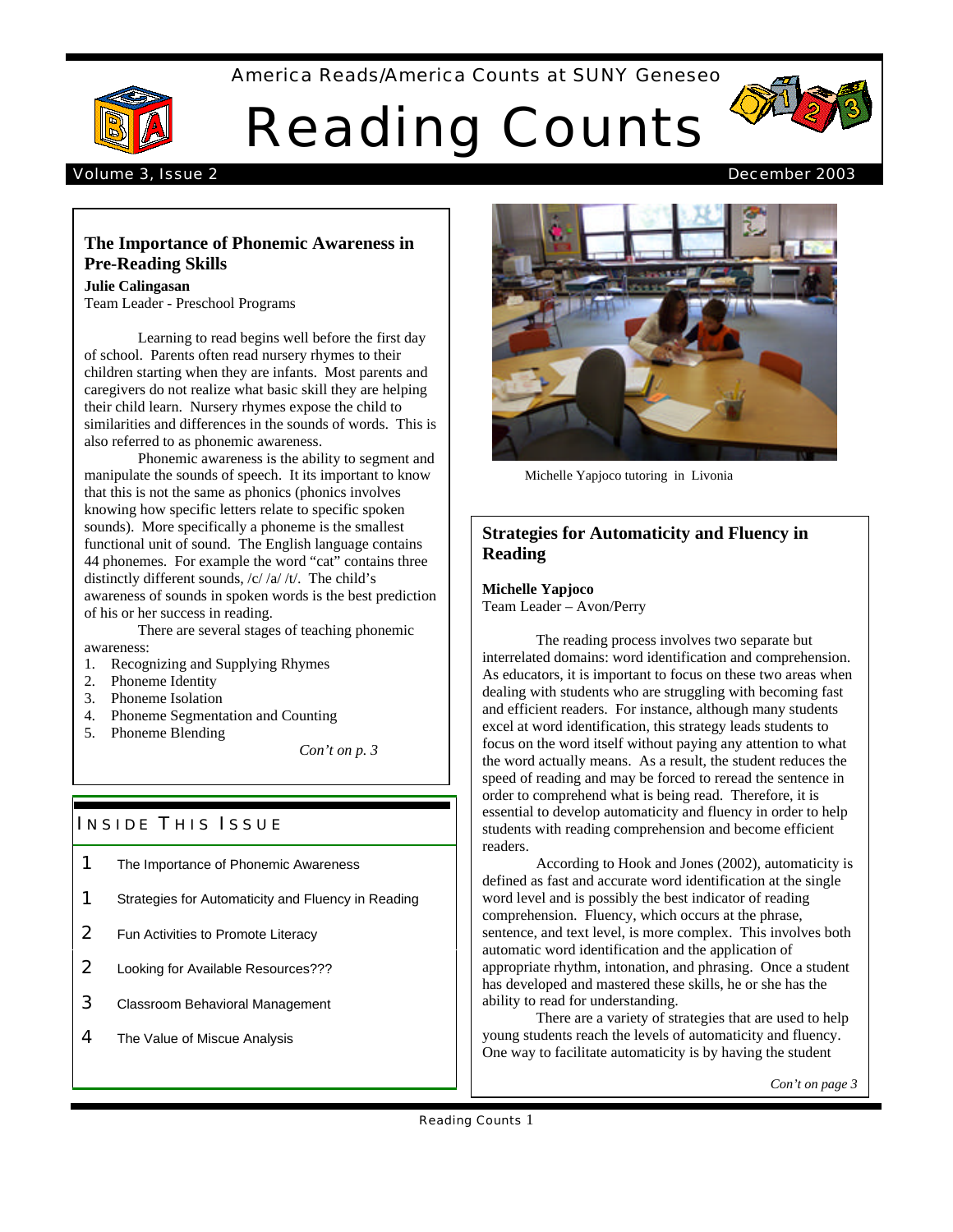# **FUN ACTVITIES AND RESOURCES**

# **Fun Activities to Promote Literacy**

#### **Katie Ilardo**

#### Team Leader – Mt. Morris

There are so many great ways to get students involved in reading, and tutoring provides endless opportunities to come up with a variety of great hands-on activities that focus on your students' interests, strengths, areas of improvement, and learning styles. By creating a reading activity that is challenging, motivating, and FUN, it will really help your students to learn to love reading and get the most out of their literacy experiences. Here is a list of some fun ideas and activities to promote literacy with your students!

#### 1. TICK-TACK-TOE READING:

This activity takes the fun game of tick-tack-toe and adds a challenging twist to it. It can be played with just you and your tutee and is even ideal for small and large groups. After you have finished a chapter or reading session with your tutee, have preplanned questions prepared to involve prediction, analysis, explicit responses, and implicit thinking. If the question is answered correctly, they get to pick which square they want. \*For a possible follow up activity: Have students create their own questions for others to answer on the reading.

#### 2. HAMBURGER CHART: http://www.learn-alot.com/links\_4\_teachers.htm

This activity provides a visual way for organizing ideas for a persuasive letter. Students use a picture of a hamburger to write their topic sentence in the top bun, three details in the lettuce, tomato, and hamburger section, and their conclusion in the bottom bun. After they are finished, they can cut out each section and trade hamburgers to have other students write up their ideas in the actual letter. Other forms of graphic organizers are available on this website in order to help students organize the information from the reading.

3. ESL ACTIVITIES: http://bogglesworld.com This great website provides a variety of activities that you can use with your ESL students. Some ideas include writing a Thanksgiving advertisement from the point of view of the turkey, word searches, bingo, concentration, role plays, and fun creative writing ideas.

http://www.1-language.com/eslactivityzone/index.htm This is my favorite website for great activities for ESL, students with special needs, and regular education students as well!! It offers a ton of ideas that make reading and writing fun and interactive.

Here are some of my favorites from this website: A) CALL MY BLUFF: Each student gets a hard vocabulary word and must write the real definition and two pretend definitions. Other students must guess which definition is correct.

*Con't on p. 4*

### **Math Tutors: Looking For Available Resources???**

#### **Laura Amidon**

Team Leader - Livonia

There is one vital resource located in the America Reads/Counts Office (Blake A 104) that many of you may not know about. This resource includes a lesson plan book, *Mathematical Discoveries for Young Children* by Alison Abrohms, and a box full of manipulatives! This book has many detailed lessons on sorting and classifying, patterns, comparing and ordering, counting, graphing, shapes and space, early number concepts, and measuring. Each lesson is specifically laid out with learning goals, new words learned, the activity, checking for understanding, and other resources (some including literature activities to accompany your math lesson). The book also includes cutouts of puppets, numbers, money, and an assessment checklist. However, these "real" manipulatives are also available for you to borrow and use. All lessons follow the NCTM's *Curriculum and Evaluation Standards for School Mathematics*, as well as encourages the connection of manipulatives with math concepts and representations. These lessons are primarily geared toward preschoolers through second graders; however, many lessons can be easily adapted. You can even just borrow the manipulatives, which include: Relational Attribute Blocks, Pattern Blocks, Link 'N' Learn Links®, MathLink™ Cubes, Jumbo Sorting Beads, Color Counting Cubes, Vehicle Counters, Tactile Number Cards, Giant Soft Cubes- Dots and Numerals, Beginner's Balance, Step-By-Step Number Line, Coin Set, Basic Geometric Solids, The Learning Clock, and the Three Bear Family® Counters, to use in any desired lesson. I encourage all of you to become familiar with the resources we are privileged to have in the office. They may greatly help in your tutoring sessions.



Reading Counts 2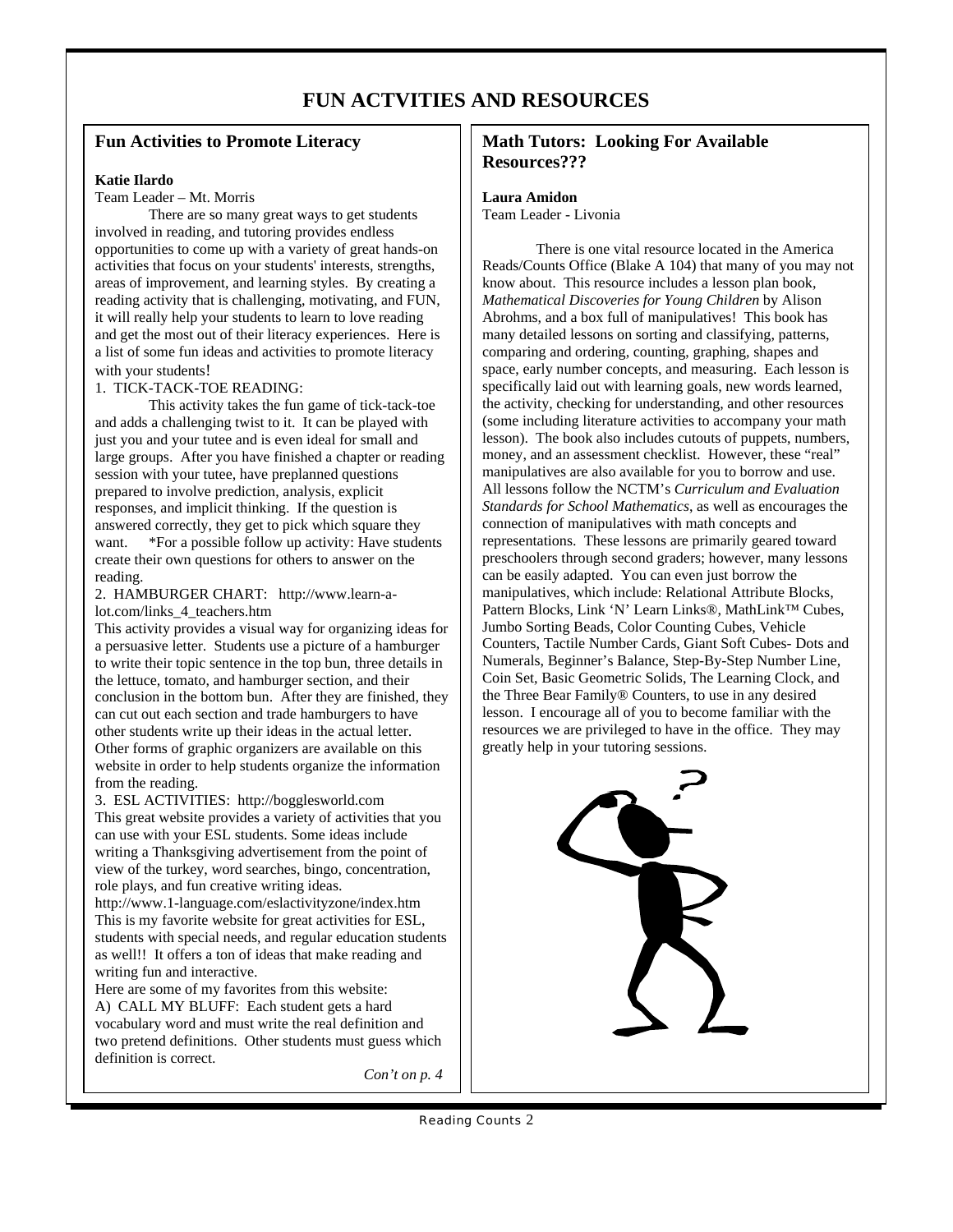# **Workshop Overview: Classroom Management, presented by Dr. Jeff Liles**

#### **Noelle Rich**

Team Leader – Geneseo

Dr. Liles began this seminar, which took place on, November 3, 2003, with a question. He asked, "Is it right to make decisions about children's behavior *for* them?". After discussing the fact that we are not in control of our students' behavior, Dr. Liles went on to state "all behavior is intentional". As teachers (or tutors) we can influence our students' choice with direct and indirect praise. He then proposed several suggestions in achieving behavioral success with students.

#### **To have an effective student/teacher relationship, one must:**

- Build a solid rapport with each student.
- Provide engaging and age-appropriate materials and methods.
- Use non-verbal cueing and direct/indirect praise to communicate your expectations to your students.
- If necessary, use problem-solving sessions to discuss the dilemma with the student, and work out a possible solution.

Dr. Liles also suggested that rewards be used sparingly, so that children do not become conditioned to work for a prize and nothing else. The tips given at this seminar were both informative and helpful, and I recommend that everyone try them in their classrooms!

*Phonemic Awareness, con't from p.1*

- 6. Phoneme Deletion
- 7. Phoneme substitution

(Visit www.literacyvolunteers.org for more details)

#### **Phonological Awareness Activities**

This example is based on the theme Thanksgiving, but you can modify the activities to go along with any season or holiday. Collect pictures from magazines, newspapers, old Thanksgiving cards or other items to complete these activities:

- Sort Thanksgiving pictures/objects according to first or final sounds
- Concentration, Go Fish, etc. (pairs are objects beginning/ending with the same sound)
- Scavenger Hunt locate Thanksgiving objects with particular sounds
- Play "I Spy" with Thanksgiving items

For younger children (pre-school age), read nursery rhymes together. You can also ask the child if they can think of another word that "sounds like" (rhymes) with one of the words in the nursery rhyme. This may be difficult because children often do not learn the concept of rhyming until kindergarten. But it is never too early to expose them to prereading skills. Phonemic awareness has become very popular and is widely used throughout schools today.

#### *Strategies, con't from p. 1*

highlight or underline the orthographic patterns of a word. These patterns include the vowels which make a short sound, such as in the word "n**o**t" or the vowel that makes a long sound, such as in the word "n**o**." Other patterns appear in words that end in vowel consonant e, which makes the vowel say its long sound, like in the word, "l**i**ke." There are also vowel combinations (ex. n**ai**l) and rcontrolled vowels, where the vowel sound is changed (ex. b**ir**d). Once a student has mastered this skill of visualizing the vowel patterns of a word, he or she will be able to see these patterns automatically and read the words as a whole. You can further facilitate this skill by putting whole words on flashcards and organizing them so that the words correspond with the skill being taught.

In order to aid with fluency once a student has grasped the skill of automatically recognizing the vowel patterns and whole words, a strategy can be used called "Read Naturally." I actually use this technique with one of my students and find it to be highly effective. This is an excellent strategy to use to help build fluency and at the same time test the students' comprehension. The following outlines the strategy step-by-step:

- 1. The student reads a short paragraph out loud, without any practice.
- 2. The teacher reads the paragraph line by line. After each sentence, have the student repeat it in the exact same way you did. Remember to read with rhythm and flow so that the student understands that it is important to read sentences as a whole rather than by individual words (this will also help with comprehension).
- 3. The student reads the paragraph at least two more times (time the student for one minute informally to see how many words he or she can read within that time frame).
- 4. Ask the student comprehension questions.
- 5. The student reads the paragraph again twice (time the student formally if you feel that he or she is ready and record it on a chart or table).

I believe that this technique is very useful for students because, not only does it focus on fluency, but it also aims at helping students with comprehension. I have been using "Read Naturally" for about a month and see much improvement with the way my student is reading. She is much faster and now has a rhythm to her reading. Also, the use of timing the student and recording it allows him or her to visualize how many words they can read in a minute. Visually seeing the improvement is an excellent way to motivate young readers who are struggling with fluency. When they actually see how much they improve, the student realizes their potential as learners. Hopefully these strategies will have the same effect for your students! Good luck!